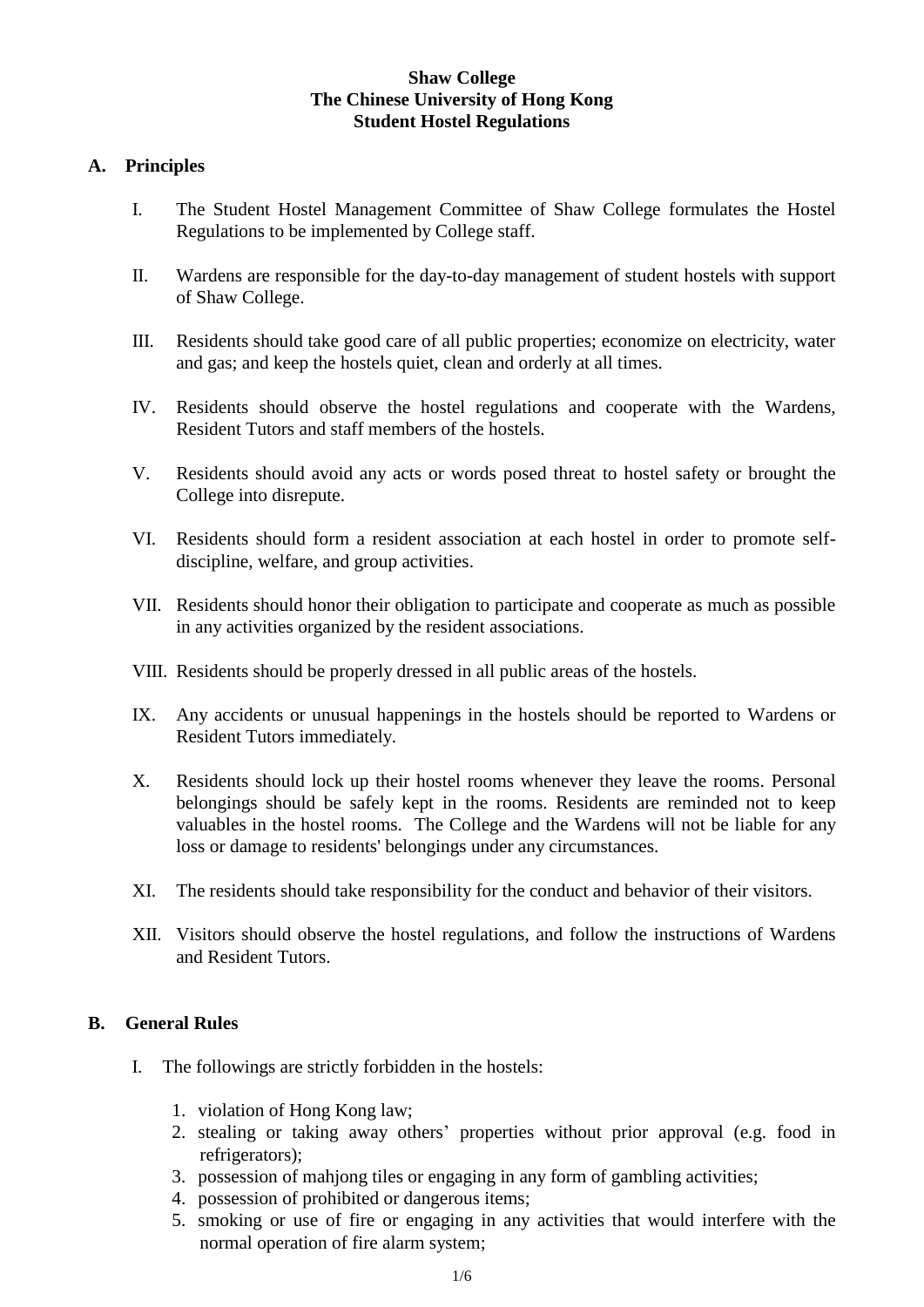- 6. getting drunk and exhibit disorderly conduct;
- 7. changing, interfering with or destroying hostel electronic systems or facilities or resources; if there is any damage, residents concerned should be liable for any financial compensation incurred;
- 8. littering or storing personal belongings in public areas or obstruction to the fire exits;
- 9. moving any public facilities without prior approval;
- 10. moving any room furniture without prior approval;
- 11. alternation or addition of large-size furniture or miscellaneous items in the rooms; in cases of special needs, students are required to submit written application to Wardens, and their application has to be approved;
- 12. keeping livestock or pets.
- II. Residents should not cook in their rooms; the pantries are for students to prepare light meals; any other kind of cooking is discouraged.
- III. Residents are not allowed to engage in immoral acts or use words or create disturbances to others.
- IV. Residents are not allowed to commit any actions or express language that may pose a threat to the safety of others.
- V. Residents are not allowed to hang or dry clothes in any places other than those provided by the hostel.
- VI. It is strictly forbidden to duplicate or loan hostel keys to others. Likewise, assigned rooms must not be re-loaned without due authorization. If a room lock needs to be replaced, all expenses should be borne by the student who has violated this rule.
- VII. It is strictly forbidden to transfer an assigned hostel place without prior approval. Any resident who has been found to commit the above will be immediately expelled from the hostel. That resident's application for a hostel place for the following year will not be accepted. The case will also be referred to the College Disciplinary Committee.
- VIII. Failure to reside in the assigned hostel room is strictly forbidden. If a resident stays away more than two-fifth of the residential period, excluding public holidays, Saturdays and Sundays, his /her need for hostel accommodation will be reviewed.
- IX. Main doors of the hostels are closed from 12:00 midnight to 8:00 in the morning. Residents and legitimate overnight visitors should identify themselves when entering the hostel during the aforesaid period.

# **C. Regulations Governing Visitors and Overnight Visitors**

- I. Regulations Governing Full-time-CU-Student Visitors and Overnight Visitors
	- Residents may receive visitors who are registered full-time-CU-students between 8:00a.m. and 12:00 midnight every day.
	- Visitors who wish to stay overnight must register at the reception counter before 11:30p.m.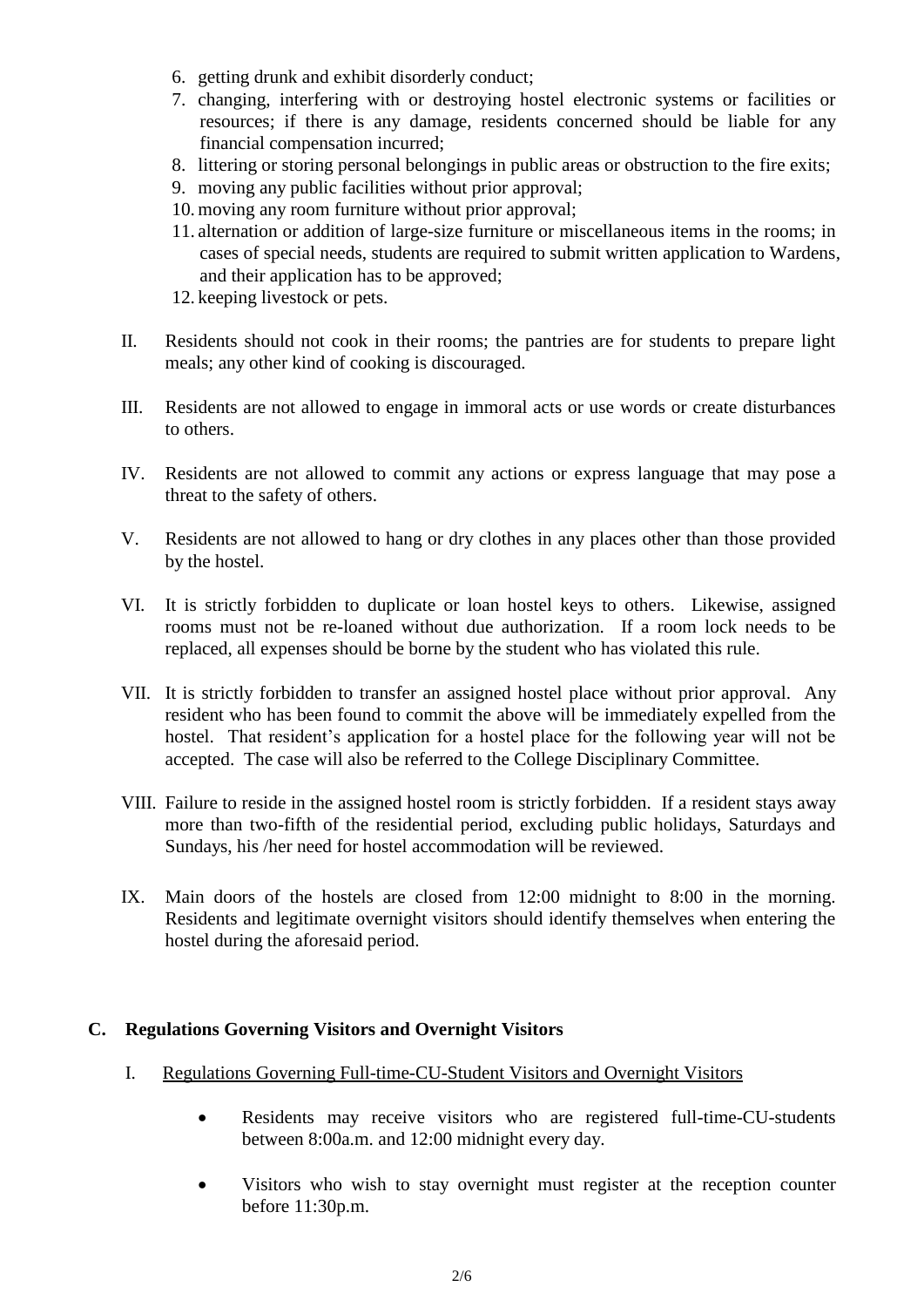- Visitors of the opposite sex are not allowed in hostel floors between 12:00 midnight and 8:00a.m. every day.
- 1. Overnight Visitors who are Full-time-CU-Students (excluding Residents of Shaw College)
	- 1.1 When the above-mentioned visitor (must be of the same sex) is invited to stay overnight, he/she must have the consent of all roommates in advance and purchase the 'overnight visitor ticket' from the reception counter within the specified period. The host resident should stay overnight in his/her room with the visitor.
	- 1.2 Sanctions
		- 1.2.1 For Residents

If the above-mentioned visitor is found staying overnight without a valid overnight visitor ticket, the following penalties will be imposed on the host (in the case where no single host resident is prepared to bear the sole responsibility, the penalties will be imposed on all residents of that room):

- 1.2.1.1 Violation for the first time: a fine ten times the charge of one overnight visitor ticket. The Wardens will issue a written warning with a copy sent to the Dean of Students. The student's application for hostel residence in the next year may be affected.
- 1.2.1.2 Violation for the second time: a fine twenty times the ticket's charge and a serious written warning will be given by Wardens with a copy sent to the Dean of Students. The student's application for hostel residence in the next year will be affected.
- 1.2.1.3 Violation for the third time: a fine twenty times the ticket's charge, and the Wardens may join with the Dean of Students to terminate his/her hostel residence; a copy of written notice on the termination of hostel residence will be sent to the College Departmental Co-ordinator and his/her parents, and the penalty will also be recorded in the student's file. The student's application for hostel residence in the next year will be affected.
- 1.2.2 For Visitors

If an overnight visitor is found without the overnight visitor ticket three times within an academic year, a serious written warning will be issued by the Wardens and copies will be sent to the Dean of Students and the Student Hostel Management Committee. In addition, the case will be recorded in student's personal file.

2. Visitors who are Residents of Shaw College

Residents of Shaw College who wish to stay, whether or not overnight, in a Shaw College student hostel they are not residing at after the hostel is closed must register at the information counter half an hour before the closing time (i.e. 11:30 p.m.). They are then exempted from paying the overnight guest fees. Students who are found to stay without prior registration three times or above will be fined HK\$300.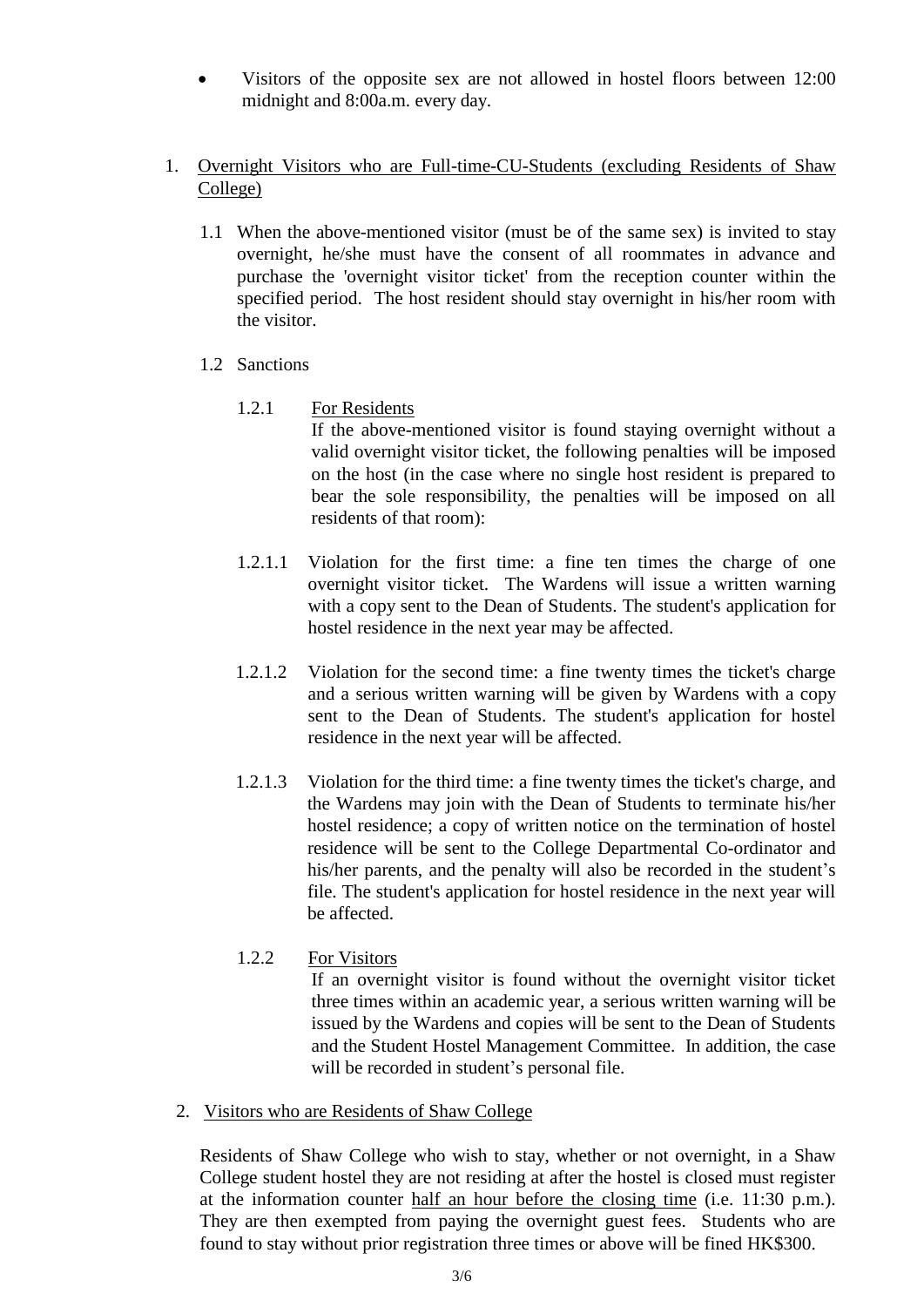# II. Regulations Governing All Visitors and Overnight Visitors other than Full-time-CU- Students

- 1. Residents may entertain outside visitors only on Saturdays, Sundays and public holidays from 10:00 a.m. to 10:00 p.m. Visitors must register at the reception counter when they enter/leave the hostel.
- 2. Under no circumstances should residents invite outside visitors to stay overnight unless prior permission is granted by the Wardens for special reasons.
- 3. If approved for staying overnight, the visitor must follow "I. Regulations Governing Full-time-CU-Student Visitors and Overnight Visitors", and has to pay three times the ticket charge.
- 4. Sanctions

For violation of this regulation, the host resident will be liable for penalties referring to the "I. Sanctions under Regulations Governing Full-time-CU-Student Visitors and Overnight Visitors 1.2.1.1-1.2.1.3". Violation for the first time: the fine will be thirty times the charge of one overnight visitor ticket; violation for the second and third time: the fine will be sixty times the ticket charge.

#### III. Special Penalties for Residents and Visitors of the Opposite Sex

- 1. Residents are not allowed to receive other residents or visitors of the opposite sex during non-visiting hours.
- 2. Sanctions
	- 2.1 Residents who receive other residents of the opposite sex during non-visiting hours for the first time: a serious written warning will be given to the host resident by Wardens with a copy sent to the Dean of Students. The student's application for hostel residence in the next year will be affected.

Violation for the second time: the Wardens may join with the Dean of Students to terminate his/her hostel residence; a copy of written notice on the termination of hostel residence will be sent to the College Departmental Coordinator and his/her parents, and the penalty will also be recorded in the student's file. The student's application for hostel residence in the next year will be affected.

2.2 Residents who receive visitors of the opposite sex (excluding residents of Shaw College) during non-visiting hours for the first time: penalties will be referred to "I. Sanctions under Regulations Governing Full-time-CU-Student Visitors and Overnight Visitors 1.2.1.2". Violation for the second time: penalties will be referred to "I. Sanctions under Regulations Governing Fulltime-CU-Student Visitors and Overnight Visitors 1.2.1.3". (Remarks: if the visitors of the opposite sex are non-full-time-CU-students, the fine will be referred to "II. Sanctions under Regulations Governing All Visitors and Overnight Visitors other than Full-time-CU-Students pt. 4".)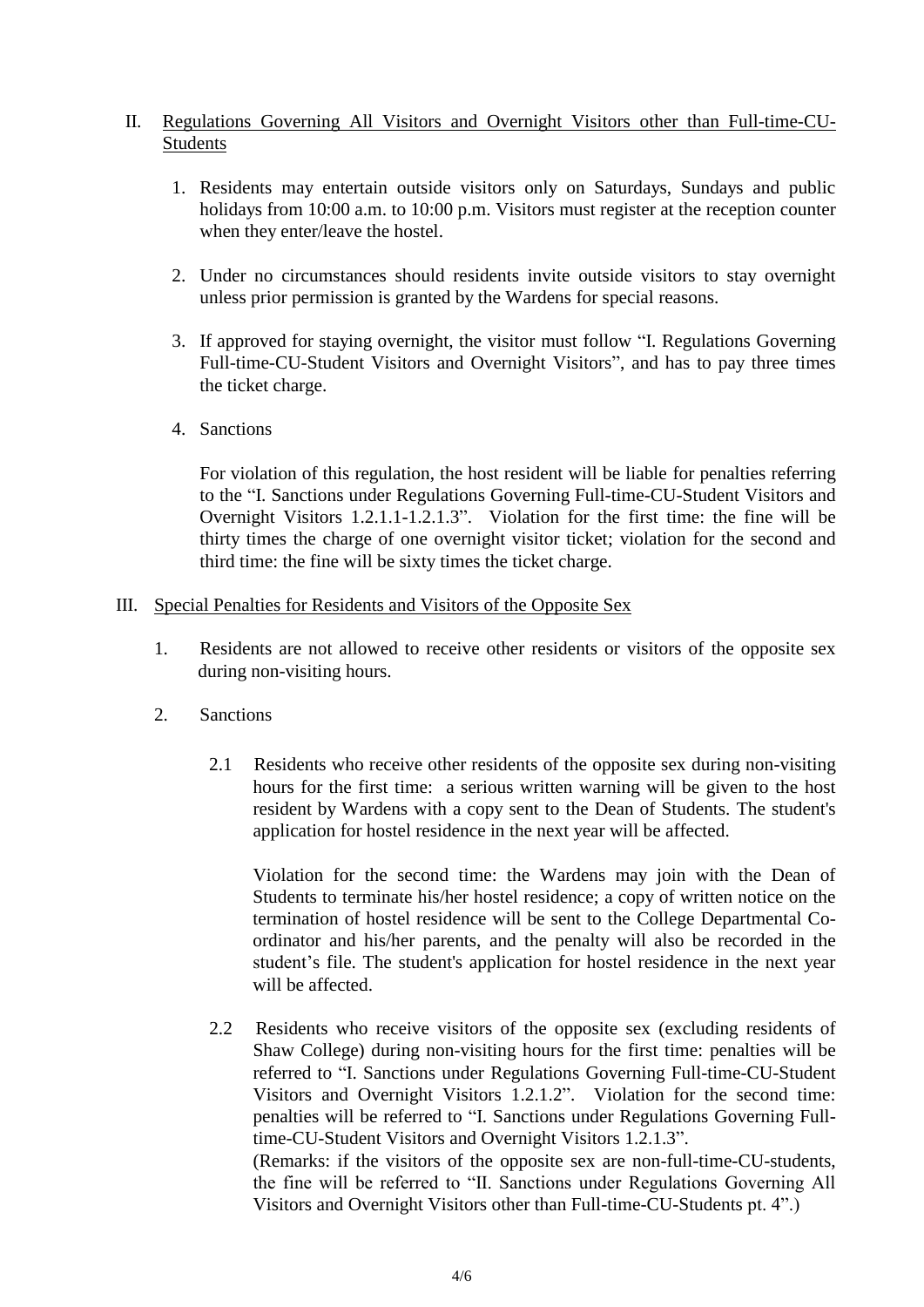2.3 If residents or visitors of the opposite sex are found in hostel floors during non-visiting hours, they will be issued a serious written warning from the Wardens, and copies will be sent to the Dean of Students and the Student Hostel Management Committee. The case will be recorded in student's personal file.

# **D. Patrol**

To manage the hostel properly, Wardens, Resident Tutors, Resident Associations, and hostel staff may patrol within the hostel. In principle, hostel staff will get consent from corresponding students before entering individual student rooms, and then staff will observe room check guidelines. Nevertheless, if a situation arises, e.g. I) concern regarding a possible accident within a room, II) for maintenance, safety and security reasons, etc., hostel staff will knock the door three times and then enter the student rooms if no response is received.

## **E. Disciplinary Actions**

All regulations should be strictly observed and obeyed. In case of any violation, the authority may take appropriate disciplinary actions, depending on the nature of the offense, according to the following terms:

- I. The Wardens or the Disciplinary Committee will deal with all cases of violations and decide on the penalties.
- II. Penalties:
	- 1. The Wardens may decide on the form of any of the following penalties in accordance with the nature and gravity of the offence:
		- 1.1 A verbal warning may be given with the offence recorded in the Warden's file.
		- 1.2 A written warning may be issued with copy sent to the College Departmental Co-ordinator. The case will be recorded in student's personal file. The student's application for hostel residence in the next year may be affected.
	- 2. In addition to the above, the Hostel Management Committee may also take one of the following actions:
		- 2.1 The student's CUHK ID number, faculty/department/year of study, room number and violation shall be made public.
		- 2.2 The student's hostel residence may be terminated, effective within seven days. Hostel fees paid will not be refunded, and his/her application for residence for the next academic year will not be considered.
		- 2.3 The case may be referred to the College Disciplinary Committee for action.
- III. The student may appeal against the decision regarding the charge or the penalty by writing to the Student Hostel Management Committee within seven days of the announcement. If he/she wishes to appeal against decision(s) made by the Student Hostel Management Committee, a final appeal should be addressed to the College Assembly of Fellows in written within seven days of announcement.